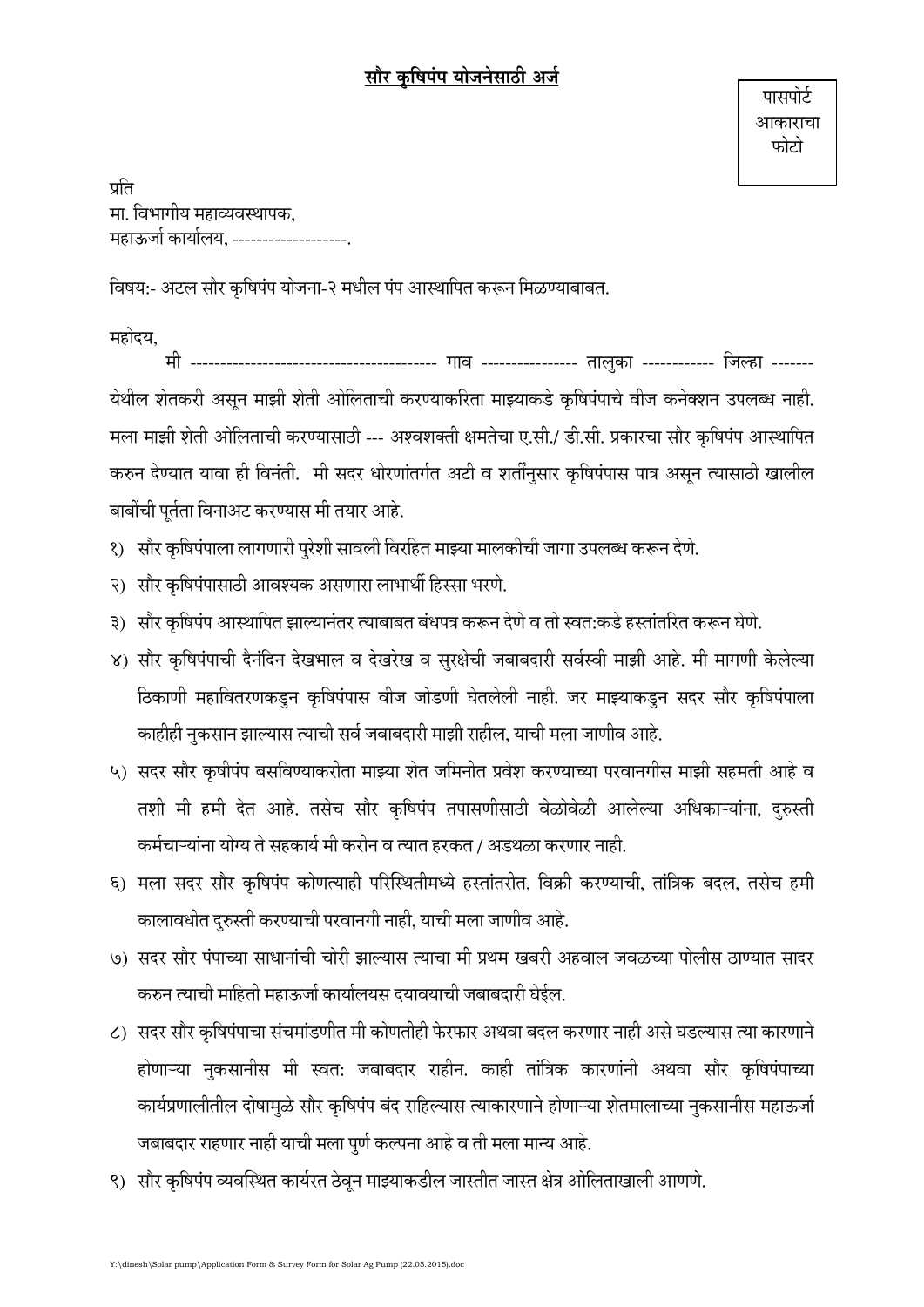१०) सदर योजनेचा लाभ घेण्यासाठी माझ्याकडे शाश्वत जलस्त्रोत उपलब्ध आहे. तसेच माझ्याकडे पारंपारिक पध्दतीने विद्युत जोडणी नसल्याबाबत हमी देत आहे.

| अ. क्र.                     | लाभार्थ्यांची माहिती                                      |  |  |
|-----------------------------|-----------------------------------------------------------|--|--|
| १                           | शेतकऱ्याचे पूर्ण नाव                                      |  |  |
|                             | संपूर्ण पत्ता                                             |  |  |
|                             | गावाचे नाव                                                |  |  |
|                             | तालुका                                                    |  |  |
|                             | जिल्हा                                                    |  |  |
|                             | दूरध्वनी                                                  |  |  |
|                             | भ्रमणध्वनी क्र.                                           |  |  |
|                             | शेतकऱ्याचा प्रवर्ग (अ.ज. / अ.जा. / खुला)                  |  |  |
|                             | आधार कार्ड                                                |  |  |
|                             | पॅन कार्ड क्र.                                            |  |  |
|                             | बँक खाते क्र.                                             |  |  |
|                             | बँकेचे नाव                                                |  |  |
|                             | शाखा                                                      |  |  |
|                             | आय.एफ.एस.सी. क्रं. (IFSC Code)                            |  |  |
| २                           | शेतकऱ्याकडे असलेल्या जमिनीचे एकूण क्षेत्र                 |  |  |
|                             | (७/१२ चा उतारा तसेच अल्पभूधारक असल्याबाबत दाखला जोडावा)   |  |  |
| ३                           | शेतकऱ्याकडे जमीन ओलित करण्यासाठी शासकीय योजनेतून विहीर    |  |  |
|                             | घेण्यात आली आहे का? असल्यास, योजनेचे नाव लिहावे.          |  |  |
|                             | व्यास :-<br>विहिरीचा तपशील :-                             |  |  |
|                             | खोली:-                                                    |  |  |
|                             | व्यास :-<br>विंधन विहिरीचा तपशील :-<br>खोली:-             |  |  |
|                             |                                                           |  |  |
|                             | उन्हाळा :-<br>सर्वसाधारणणपे पाण्याची पातळी :-             |  |  |
|                             | हिवाळा :-                                                 |  |  |
| $\propto$                   | शेतकऱ्याच्या विहिरीतील पाण्यापासून ओलित करणे शक्य आहे का? |  |  |
|                             | (समोरच्या रकान्यात होय / नाही असे लिहावे)                 |  |  |
| $\mathcal{L}_{\mathcal{A}}$ | शेतकरी घेत असलेल्या पिकांची नावे                          |  |  |